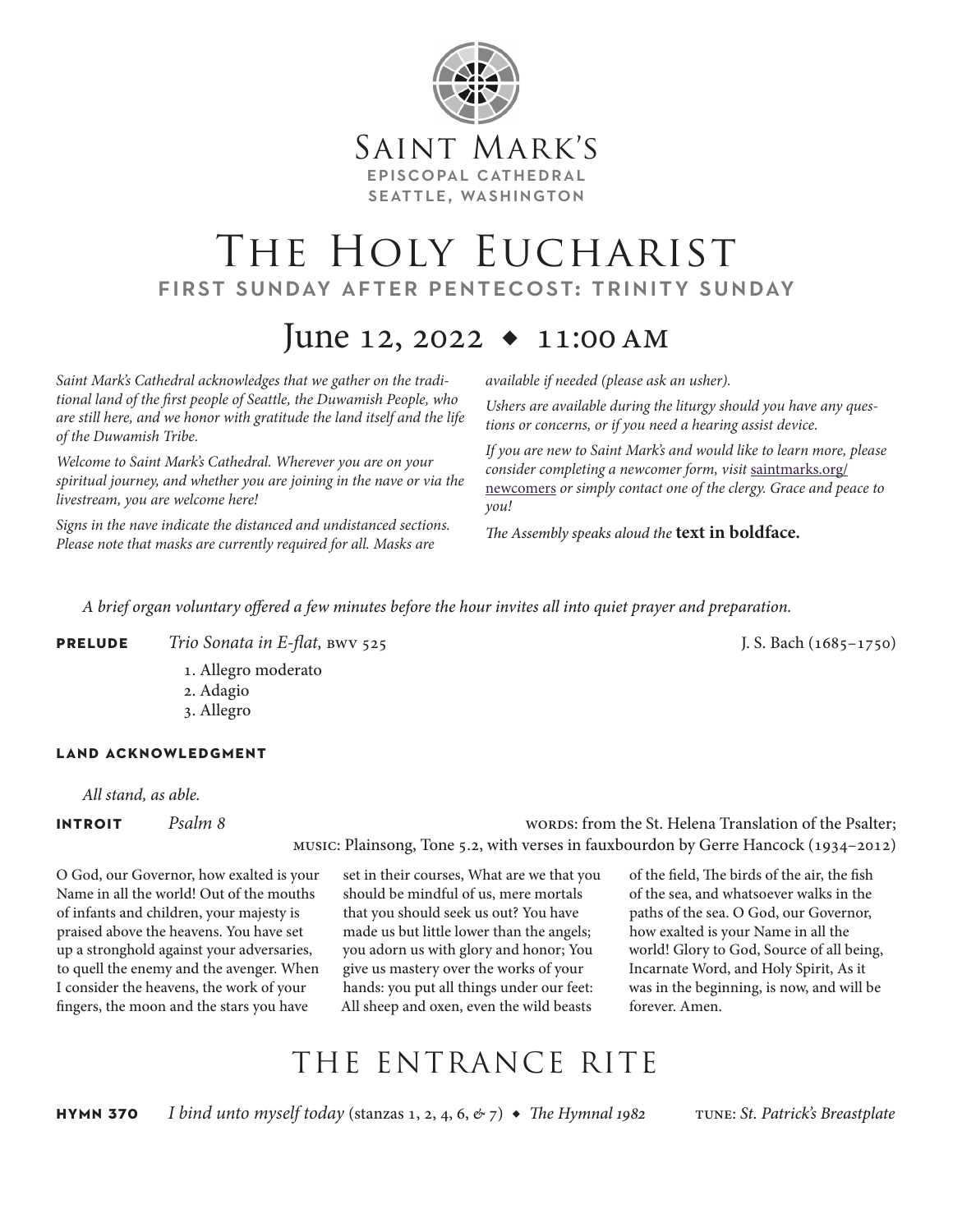





 $\overline{2}$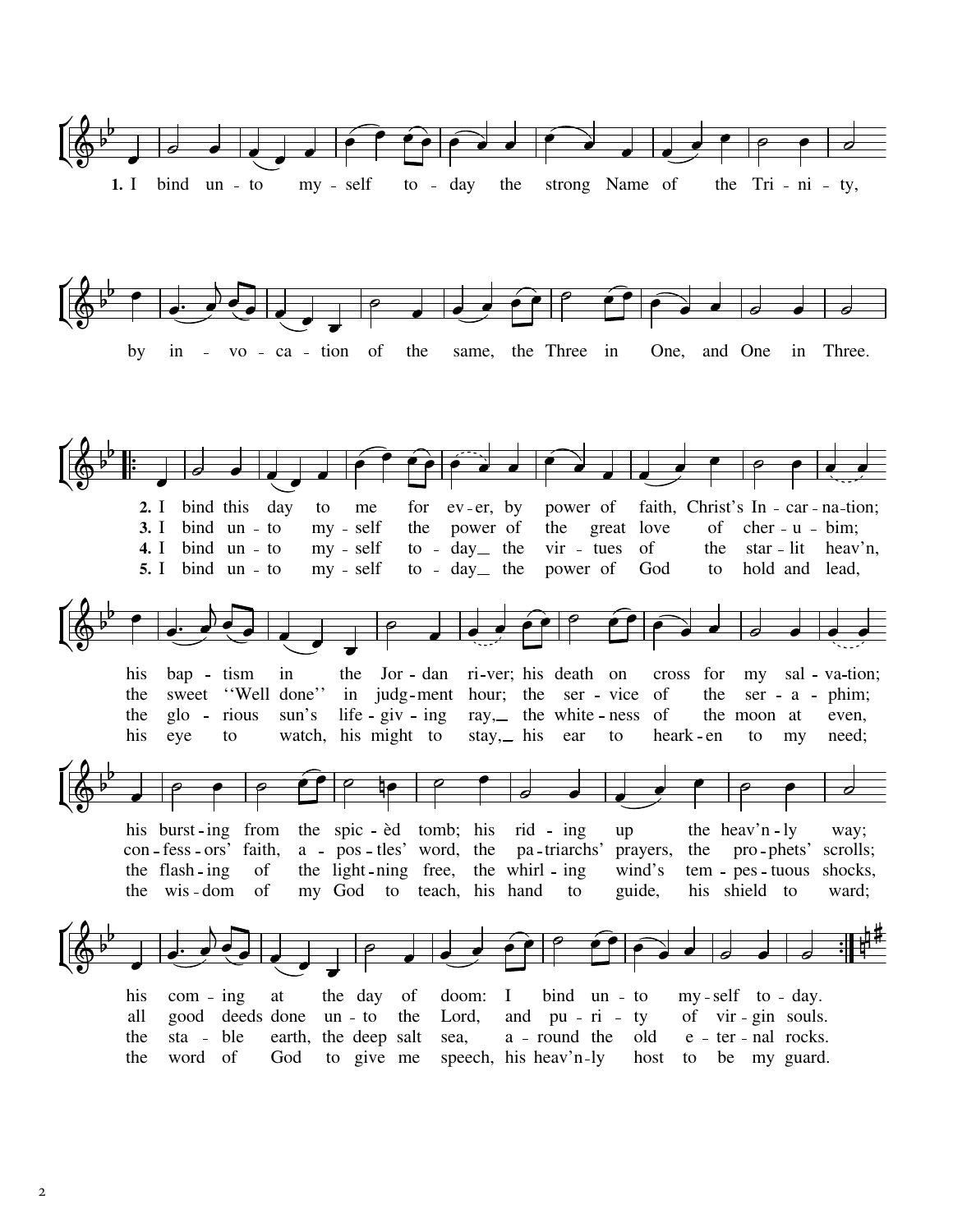

## **OPENING ACCLAMATION**

Enriching Our Worship 1, p. 50

Blessed be the one, holy, and living God. Glory to God for ever and ever.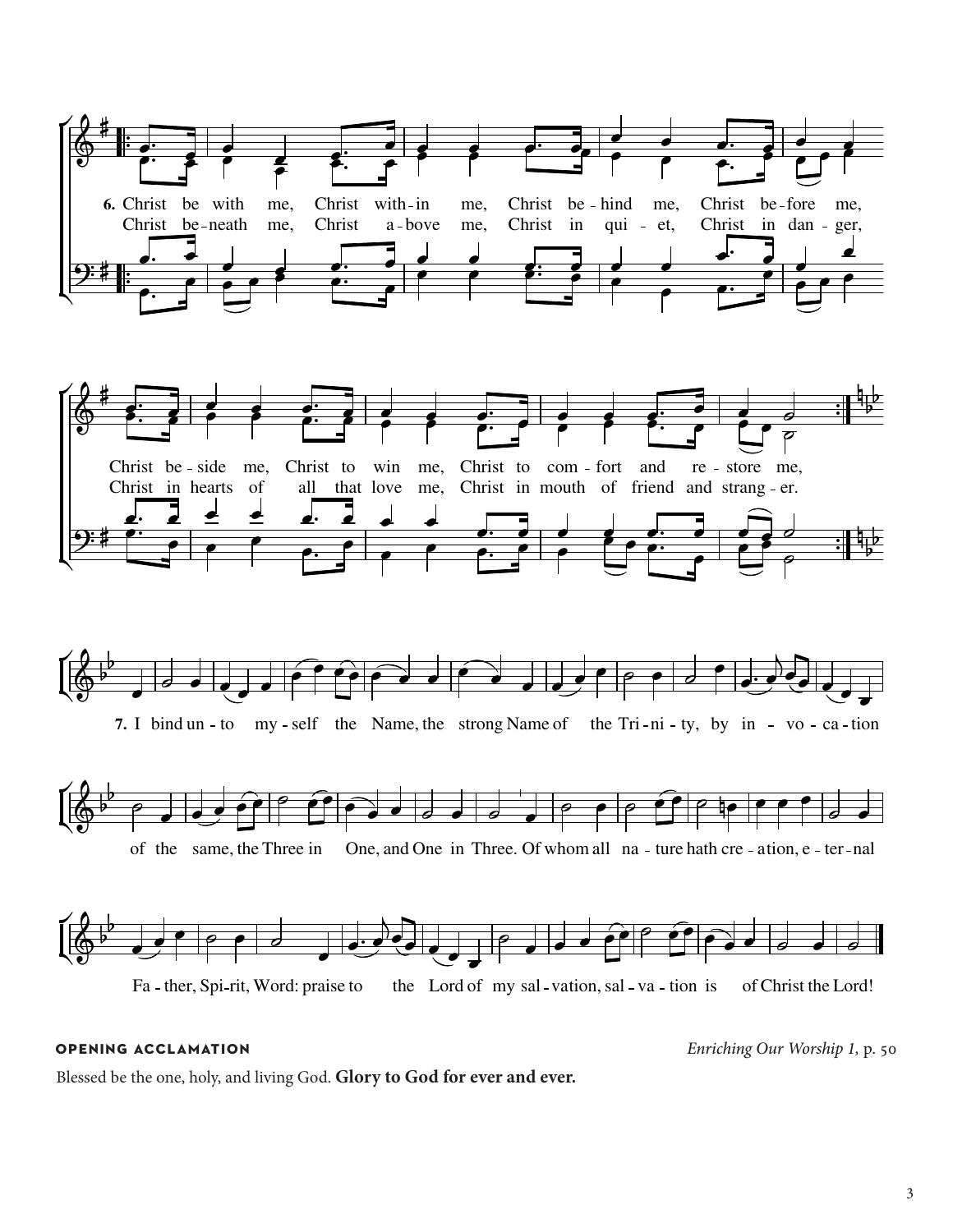## **collect for purity**

ALMIGHTY GOD, to you all hearts are open, all desires known, and from you no secrets are hid: Cleanse<br>the thoughts of our hearts by the inspiration of your Holy Spirit, that we may perfectly love you, and worthily magnify your holy Name; through Christ our Lord. **Amen.**



# **collect of the day** *The first Sunday after Pentecost: Trinity Sunday The Book of Common Prayer,* p. 228

# God be with you. **And also with you.** Let us pray.

ALMIGHTY and everlasting God, you have given to us your servants grace, by the confession of a true faith, to acknowledge the glory of the eternal Trinity, and in the power of your divine Majesty to worship the Unity: Keep us steadfast in this faith and worship, and bring us at last to see you in your one and eternal glory, O Father; who with the Son and the Holy Spirit live and reign, one God, for ever and ever. **Amen.**

*Please be seated for the readings.*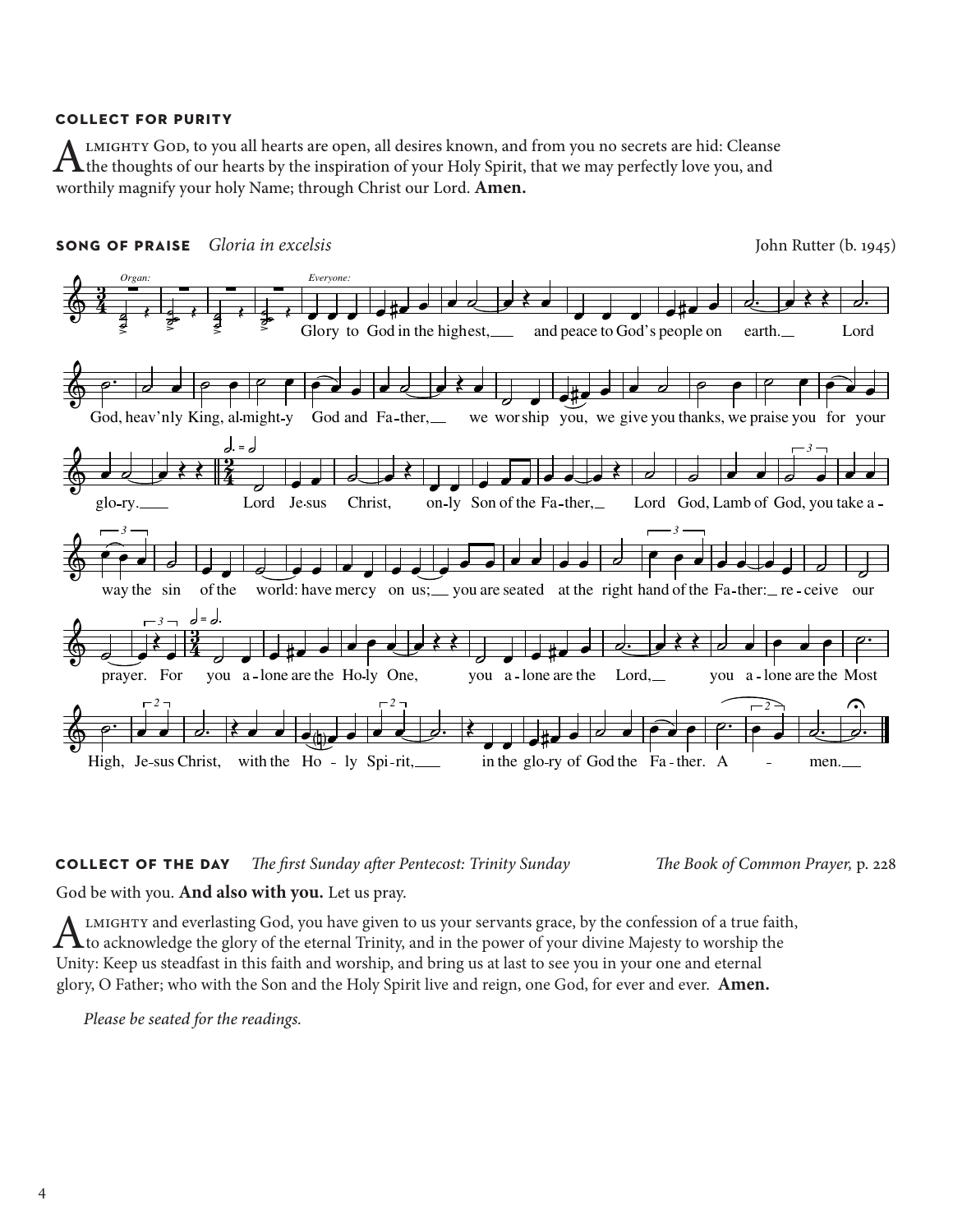# THE LITURGY OF THE WORD

# **reading** *Proverbs 8:1-4, 22-31*

Does not wisdom call, and does not understanding raise her voice? On the heights, beside the way, at the crossroads she takes her stand; beside the gates in front of the town, at the entrance of the portals she cries out: "To you, O people, I call, and my cry is to all that live. The Lord created me at the beginning of his work, the first of his acts of long ago. Ages ago I was set up, at the first, before the beginning of the earth. When there were no depths I was brought forth, when there were no springs abounding with water. Before the mountains had been shaped, before the hills, I was brought forth—when he had not yet made earth and fields, or the world's first bits of soil. When he established the heavens, I was

there, when he drew a circle on the face of the deep, when he made firm the skies above, when he established the fountains of the deep, when he assigned to the sea its limit, so that the waters might not transgress his command, when he marked out the foundations of the earth, then I was beside him, like a master worker; and I was daily his delight, rejoicing before him always, rejoicing in his inhabited world and delighting in the human race."

Hear what the Spirit is saying to God's people.

**Thanks be to God.**

**canticle** *Benedictus es Domine* ◆ *Song of the Three Young Men, 29-34* Peter R. Hallock (1924–2014) *The choir sings the antiphon, all repeat. The choir chants the Psalm, all repeat the antiphon where indicated.*



Glory to you, Lord God of our fathers; you are worthy of praise; glory to you. Glory to you for the radiance of your holy Name; we will praise you and highly exalt you for ever. **ANTIPHON**

Glory to you in the splendor of your temple; on the throne of your majesty, glory to you. Glory to you, seated between the Cherubim; we will praise you and highly exalt you for ever. **ANTIPHON**

Glory to you, beholding the depths; in the high vault of heaven, glory to you. Glory to you, Father, Son, and Holy Spirit; we will praise you and highly exalt you for ever. **ANTIPHON**

## **reading** *Romans 5:1-5*

INCE we are justified by faith, we have peace with God through our Lord Jesus Christ, through whom we have obtained access to this grace in which we stand; and we boast in our hope of sharing the glory of God. And not only that, but we also boast in our sufferings, knowing that suffering produces endurance, and endurance produces character, and character produces hope, and

hope does not disappoint us, because God's love has been poured into our hearts through the Holy Spirit that has been given to us.

Hear what the Spirit is saying to God's people. **Thanks be to God.**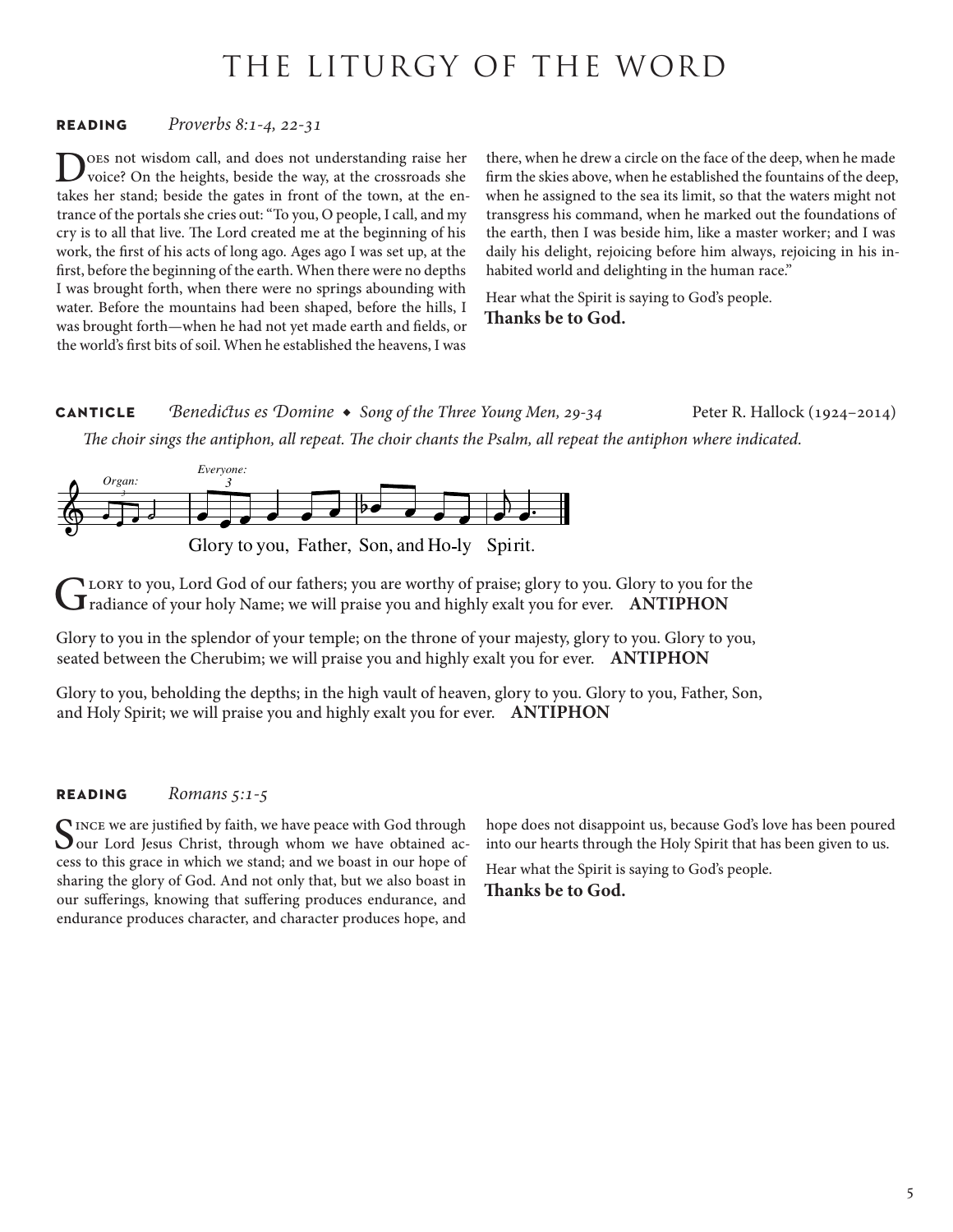## **SEQUENCE HYMN** *If you believe and I believe* the *Traditional, Zimbabwe* tune: *Traditional, Zimbabwe*

*To be sung twice: first by choir alone, then again by all.*



# **the holy gospel** *John 16:12-15*

The Holy Gospel of our Lord Jesus Christ according to John. **Glory to you, Lord Christ.**

J esus said to the disciples, "I still have many things to say to you, but you cannot bear them now. When the Spirit of truth comes, he will guide you into all the truth; for he will not speak on his own, but will speak whatever he hears, and he will declare to you the things that are to come. He will glorify me, because he will take what is

mine and declare it to you. All that the Father has is mine. For this reason I said that he will take what is mine and declare it to you."

The Gospel of the Lord. **Praise to you, Lord Christ.**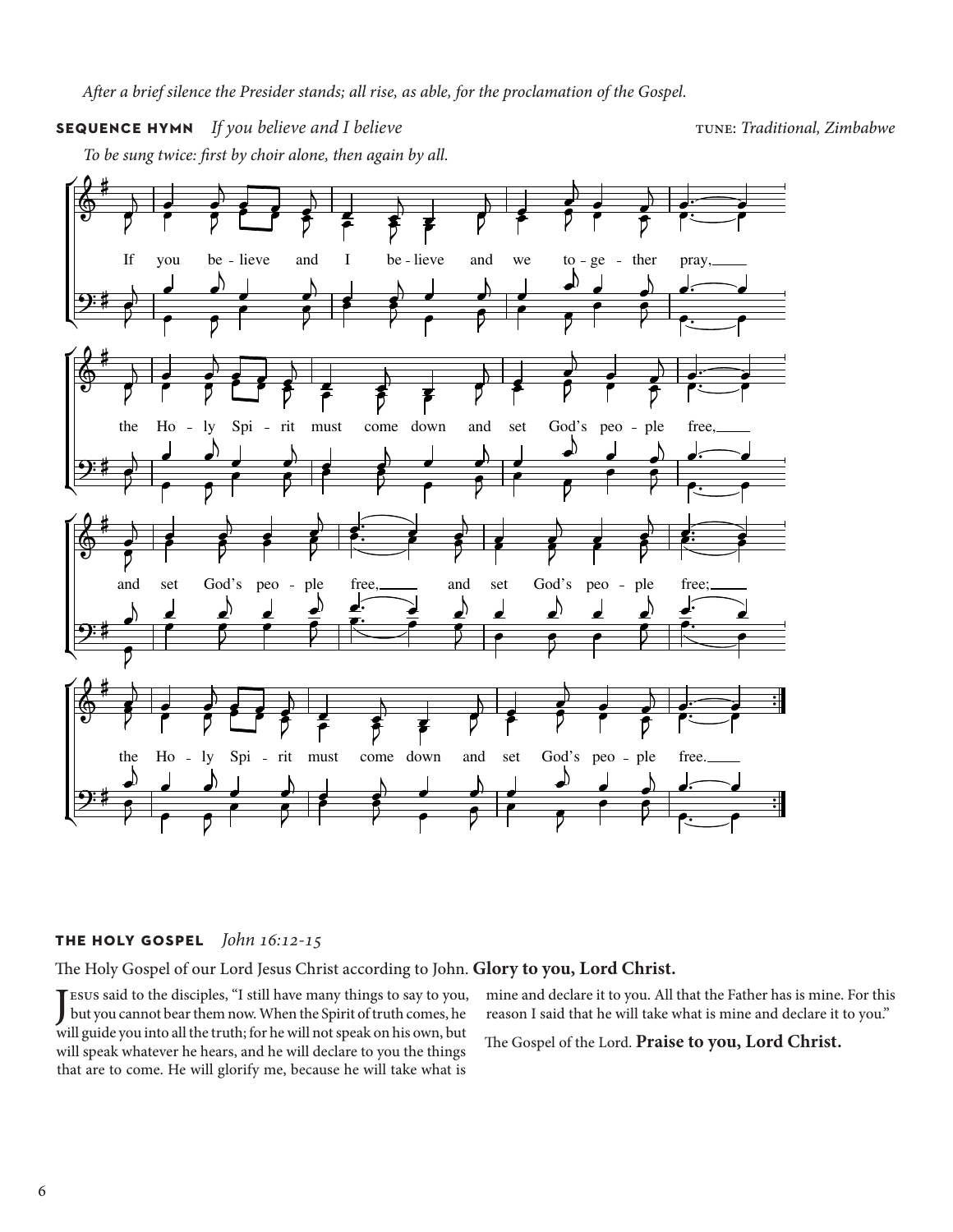*Following the homily, the assembly is invited into a period of silence, reflecting on the scriptures and sermon. Please stand, as able, when the Presider stands to introduce the Creed.*

# **the nicene creed** *The Book of Common Prayer,* p. 358

- **We believe in one God, the Father, the Almighty, Maker of heaven and earth, of all that is, seen and unseen.**
- **We believe in one Lord, Jesus Christ, the only Son of God, eternally begotten of the Father, God from God, Light from Light, true God from true God, begotten, not made, of one Being with the Father. Through him all things were made. For us and for our salvation he came down from heaven: by the power of the Holy Spirit he became incarnate from the Virgin Mary; and was made man. For our sake he was crucified under Pontius Pilate; he suffered death and was buried. On the third day**

**he rose again in accordance with the scriptures; he ascended into heaven and is seated at the right hand of the Father. He will come again in glory to judge the living and the dead, and his kingdom will have no end.**

**We believe in the Holy Spirit, the Lord, the giver of life, who proceeds from the Father and the Son. With the Father and the Son he is worshiped and glorified. He has spoken through the Prophets. We believe in one holy catholic and apostolic Church. We acknowledge one baptism for the forgiveness of sins. We look for the resurrection of the dead, and the life of the world to come. Amen.**

### **prayers of the people**

*After each petition:*

Holy Trinity, one God, **hear our prayer.** *The Presider concludes the prayers with a collect; all respond:* **Amen.**

# **confession & absolution** *Enriching Our Worship 1,* p. 56

Let us confess our sins to God.

*Silence is kept. You are invited to stand or kneel for the confession.*

God of all mercy, **we confess that we have sinned against you, opposing your will in our lives. We have denied your goodness in each other, in ourselves, and in the world you have created. We repent of the evil that enslaves us, the evil we have done, and the evil done on our behalf. Forgive, restore, and strengthen us through our Savior Jesus Christ, that we may abide in your love and serve only your will. Amen.**

*The Presider pronounces God's forgiveness of our sins. All respond:* **Amen.**

### **the peace**

The peace of Christ be always with you. **And also with you.**

*All exchange a sign of peace, respecting others' desires for distance to be maintained.* 

### **homily** The Reverend Linzi Stahlecker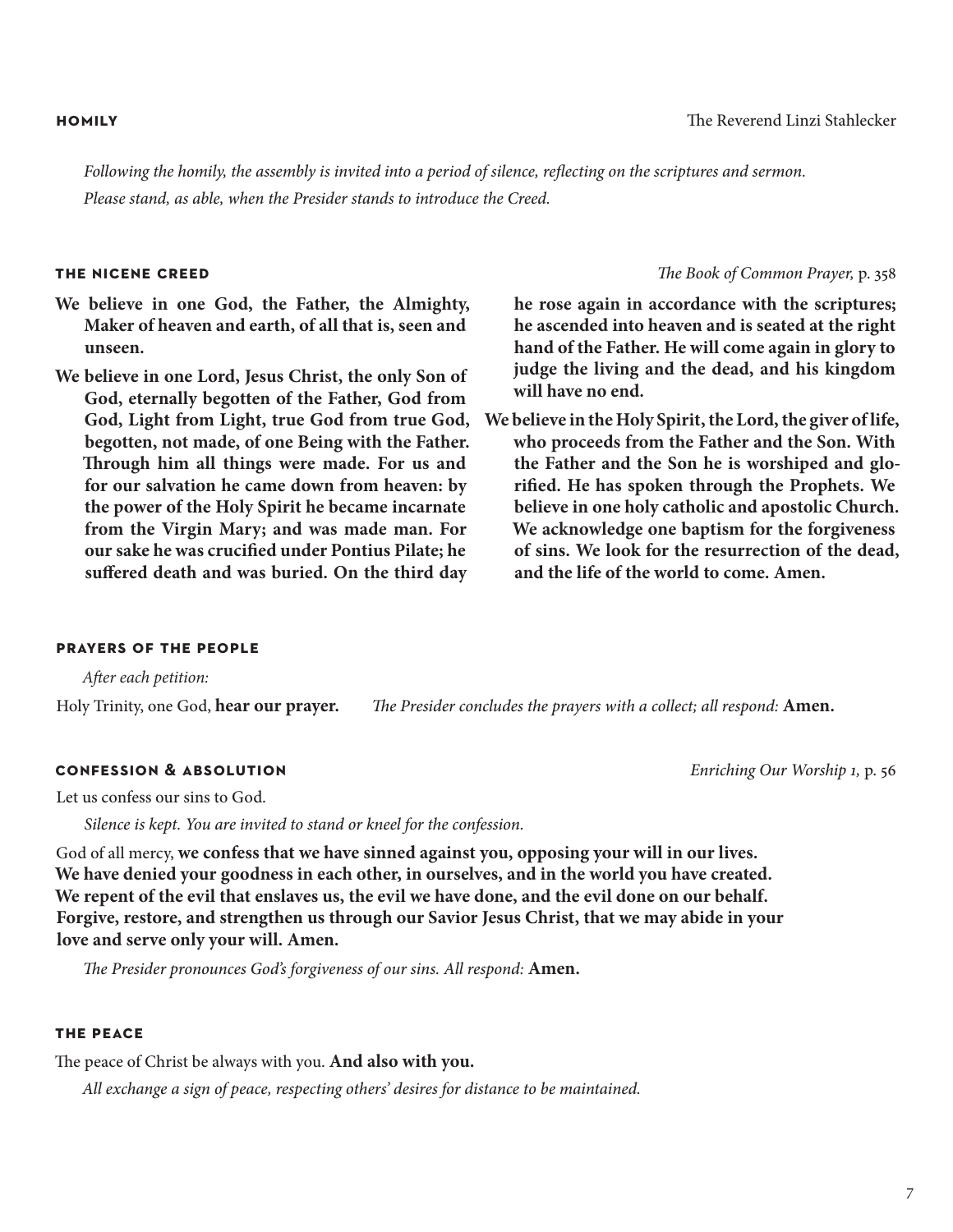# THE LITURGY OF THE TABLE

### **offertory**

*An offering of money is received. Everyone participating in Saint Mark's Cathedral's worship at this time in any way is invited to make an offering as an expression of gratitude for God's generosity. Together, our gifts make possible this community of welcome, reconciliation and service. All worshipping in person are invited to place their offering in baskets as they are passed through through the rows.* 

Links to donate to Saint Mark's online are located on the livestream page. Visit [saintmarks.org/give,](http://saintmarks.org/give) *or use the Venmo mobile app* (*@SaintMarksCathedralSeattle, or scan the code at right*)*, or visit this link on your mobile device:* <https://venmo.com/saintmarkscathedralseattle>*. If Venmo asks you for a four-digit code, enter 2076.*



*You may also mail your gift to the cathedral:* 1245 10th Ave. E, Seattle,WA 98102.

## **anthem** *As truly as God is our Father* words: Julian of Norwich (b. 1342); music: William Mathias (1934–1992)

As truly as God is our Father, so just as truly is he our Mother. In our Father, God Almighty, we have our being; in our merciful Mother we are remade and restored. Our fragmented lives are knit together. And by giving and yielding ourselves, through grace, to the Holy Spirit we are made whole. It is I, the strength and goodness of Fatherhood. It is I, the wisdom of Motherhood. It is I, the light and grace of holy love. It is I, the Trinity. It is I, the Unity. I am the sovereign goodness in all things. It is I who teach you to love. It is I who teach you to desire. It is I who am the reward of all true desiring. All shall be well, and all shall be well, and all manner of thing shall be well. Amen.

# All stand, as able.



You have filled us and all creation with your blessing and fed us with your constant love; you have redeemed us in Jesus Christ and knit us into one body. Through your Spirit you replenish us and with your constant love; you have redeemed us in Jesus Christ and<br>knit us into one body. Through your Spirit you replenish us and<br>Head of Head of Head of Head of Head of Head of Head of Head of Head of Head of Head of Head call us to fullness of life. MEN. A )<br>T

Therefore, joining with Angels and Archangels and with the faithful of every generation, we lift our voices with all creation as we sing:  $\mathbb{Z}$ 

### **sanctus & benedictus** *Simple Missa Brevis* Peter R. Hallock (1924–2014)

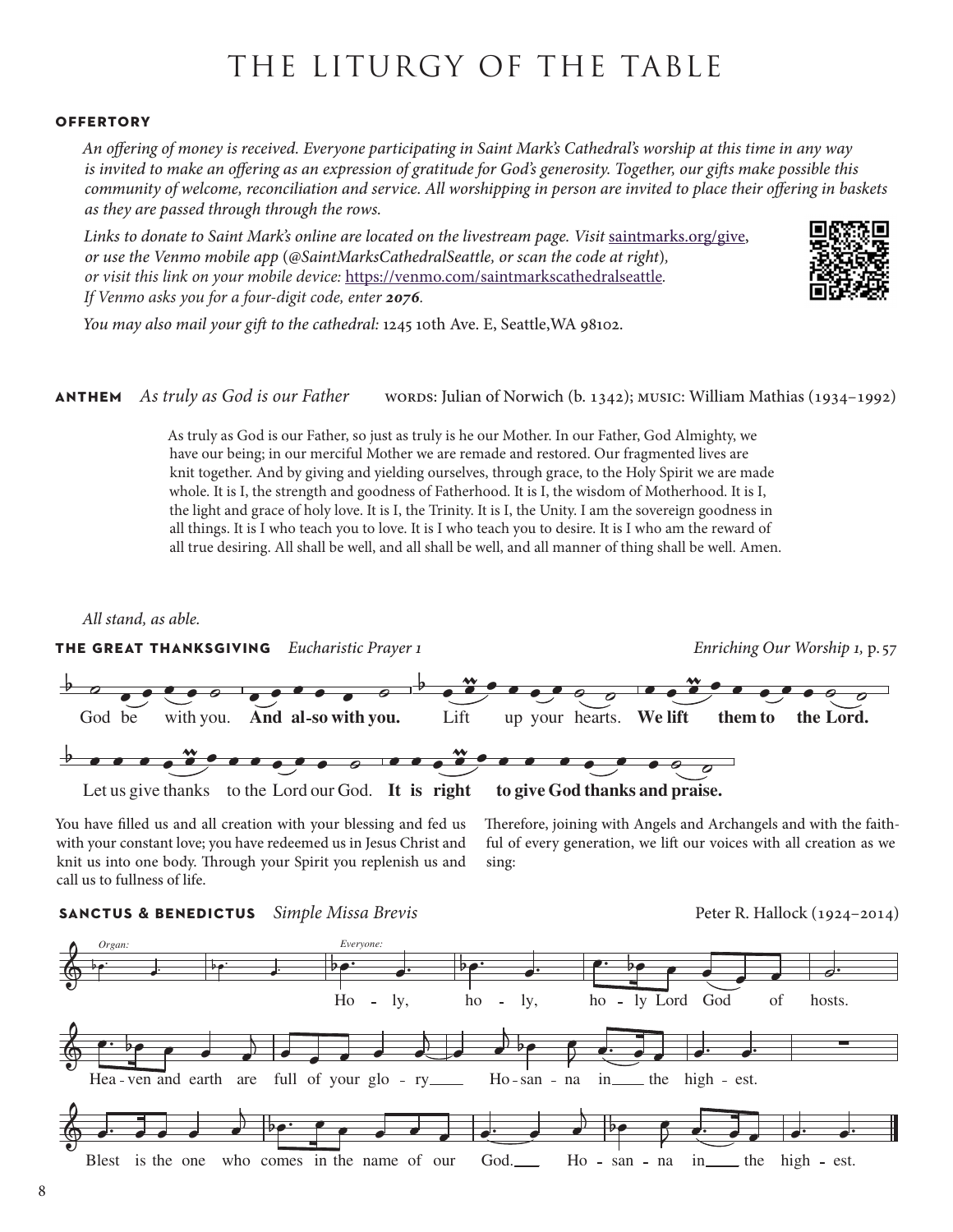Blessed are you, gracious God, creator of the universe and giver of life. You formed us in your own image and called us to dwell in your infinite love. You gave the world into our care that we might be your faithful stewards and show forth your bountiful grace.

But we failed to honor your image in one another and in ourselves; we would not see your goodness in the world around us; and so we violated your creation, abused one another, and rejected your love. Yet you never ceased to care for us, and prepared the way of salvation for all people.

Through Abraham and Sarah you called us into covenant with you. You delivered us from slavery, sustained us in the wilderness, and raised up prophets to renew your promise of salvation. Then, in the fullness of time, you sent your eternal Word, made mortal flesh in Jesus. Born into the human family, and dwelling among us, he revealed your glory. Giving himself freely to death on the cross, he triumphed over evil, opening the way of freedom and life.

On the night before he died for us, our Savior Jesus Christ took bread, and when he had given thanks to you, he broke it, and gave it to his friends, and said: "Take, eat: This is my Body which is given for you. Do this for the remembrance of me."

As supper was ending, Jesus took the cup of wine, and when he had given thanks, he gave it to them, and said: "Drink this, all of you: This is my Blood of the new Covenant, which is poured out for you and for all for the forgiveness of sins. Whenever you drink it, do this for the remembrance of me." ז<br>ד

Therefore we proclaim the mystery of faith:

### Christ has died. Christ is risen. Christ will come again.

Remembering his death and resurrection, we now present to you from your creation this bread and this wine. By your Holy Spirit from your creation this bread and this wine. By your Holy Spirit<br>may they be for us the Body and Blood of our Savior Jesus Christ.<br>Grant that we who share these gifts may be filled with the Holy Grant that we who share these gifts may be filled with the Holy Spirit and live as Christ's Body in the world. Bring us into the everlasting heritage of your daughters and sons, that with Mary, Mark, all your saints, past, present, and yet to come, we may praise your Name for ever. an your sames,<br>Name for ever.  $\frac{1}{2}$ 

Through Christ and with Christ and in Christ, in the unity of the Holy Spirit, to you be honor, glory, and praise, for ever and ever.



**the lord's prayer** *Ambrosian chant*



*In silence, the Presider breaks the consecrated bread.*

**the breaking of the bread** *The disciples knew the Lord Jesus* Mode 6 melody; adapt. Mason Martens (b. 1933) *The cantor sings the antiphon, all repeat. The cantor sings the verses, all repeating the antiphon as indicated.*



*The Hymnal 1982* #s-167, ©1971 by Mason Martens.

*Verse:* The bread which we break, alleluia, is the communion of the body of Christ. **ANTIPHON**

*Verse:* One body are we, alleluia, though many we share one bread. **ANTIPHON**

### **invitation to communion**

The Gifts of God for the People of God.

*All may be seated for the time of Communion. All seeking God are welcome at Christ's Table.* 

*Please follow the directions of the Liturgical Ministers. Bread and wine are distributed at standing stations at the head of three aisles. The bread will placed into your outstretched palm taking care not to touch your hand. If you prefer a gluten-free wafer, simply ask for one at the time of Communion. If you wish to receive a blessing instead, please cross your arms in front of your chest.*

*Intinction (dipping the bread in the wine) is not available at this time. If you do not wish to drink from the common cup, please cross your arms in front of your chest as you pass by the chalice. The full grace of the sacrament is received with only the bread.*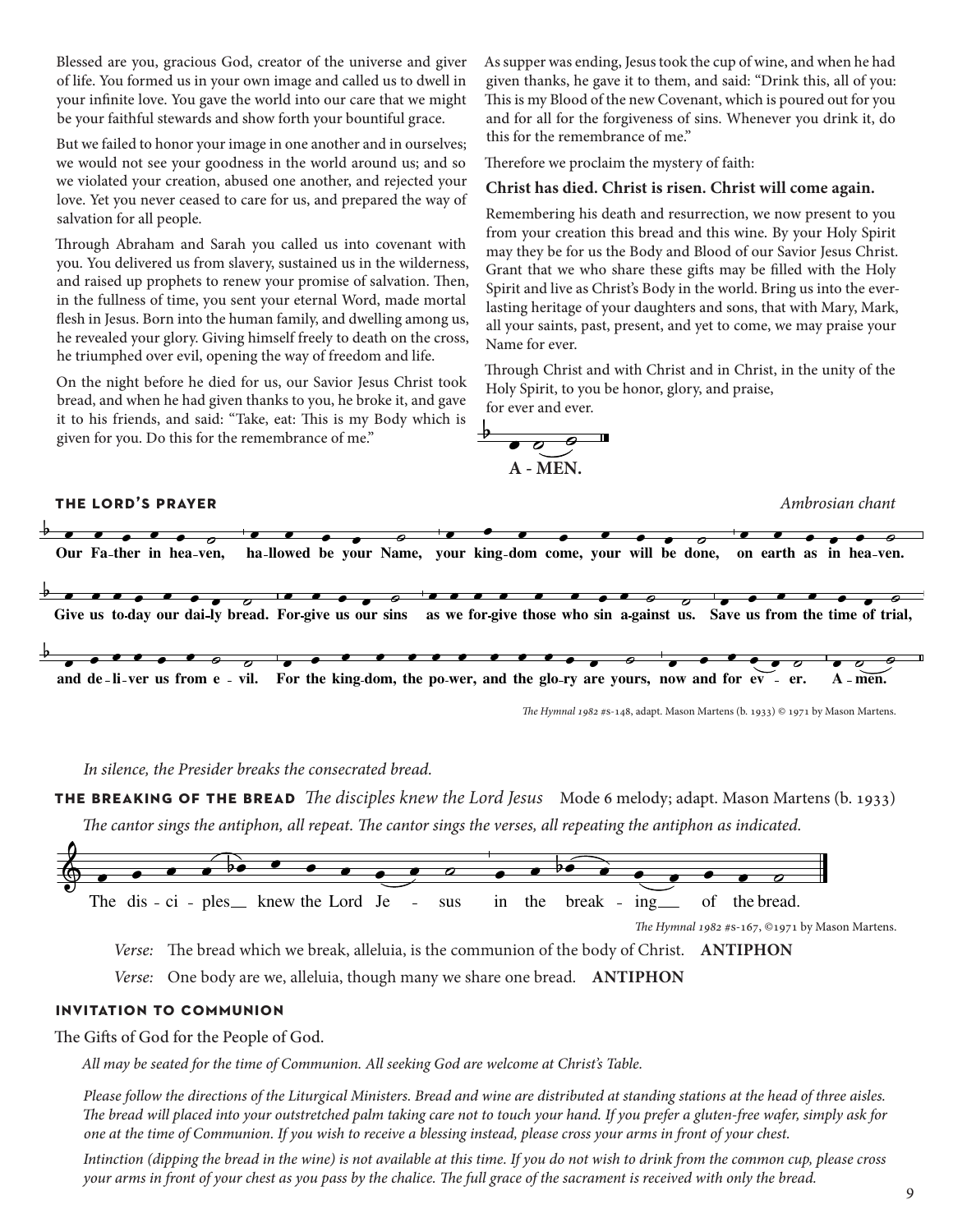*Those worshiping at home are invited to pray:*

## **PRAYER AT THE TIME OF COMMUNION** from *Saint Augustine's Prayer Book* (Forward Movement, 2014)

O Christ, I believe that you are truly present in the Holy Sacrament, and, since I cannot at this time receive communion, I pray you to come into my heart. I unite myself with you and embrace you with all my heart, my soul, and my mind. Let nothing separate me from you; let me serve you in this life until, by your grace, I come to your glorious kingdom and unending peace. Amen.

# **voluntary** *Organ improvsation*

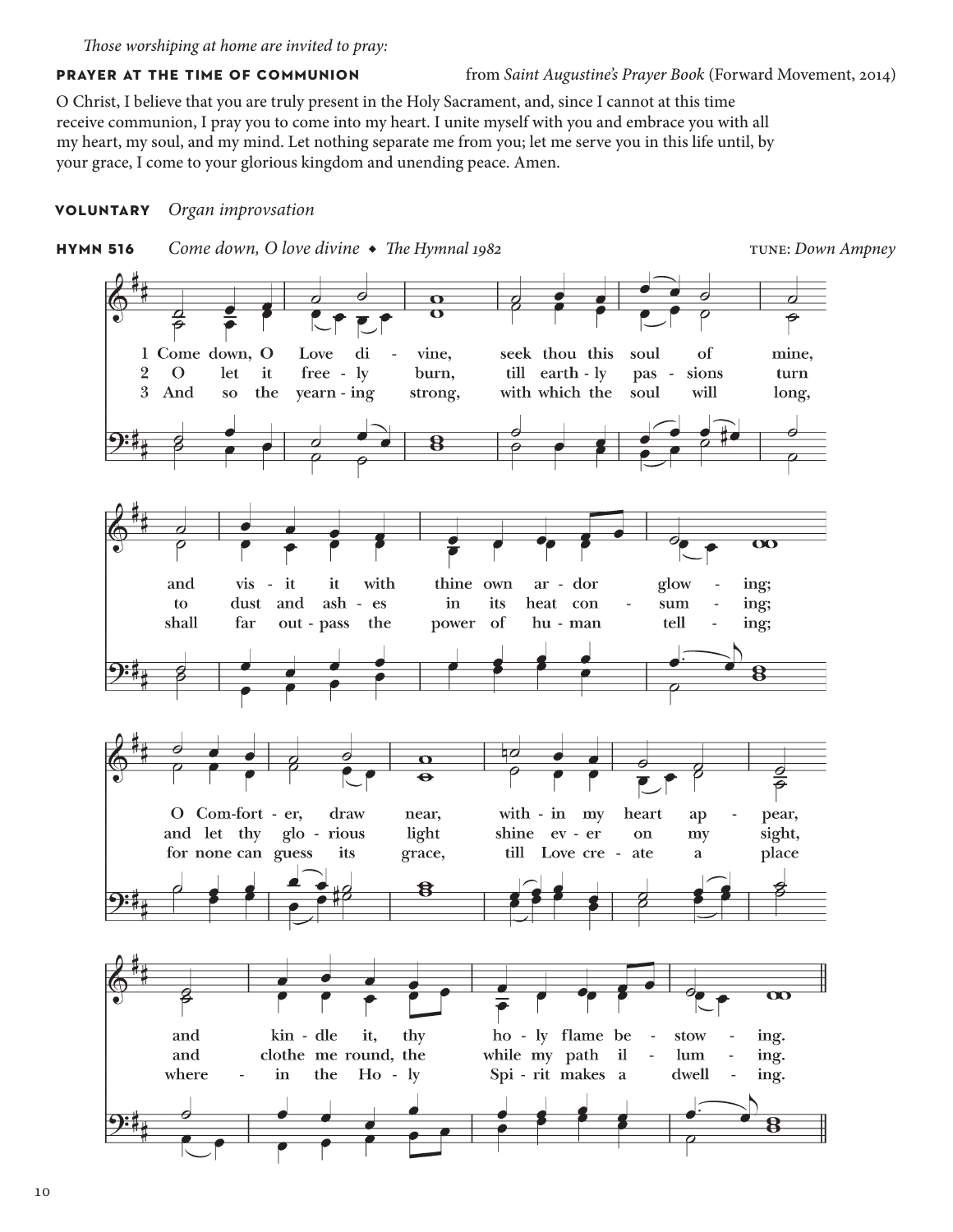*The assembly is invited to remain seated for a period of silence, contemplating the gifts of God given and received. Please stand, as able, when the Presider stands and returns to the Altar.*

# **sending of eucharistic visitors**

*On some Sundays, ministers take Holy Communion to sick or housebound members of the community.* 

One body are we. **For though many, we share one bread and one cup.** Go in peace, bearing holy gifts for holy people.

# **postcommunion prayer** *Enriching Our Worship 1,* p. 69

God of abundance, **you have fed us with the bread of life and cup of salvation; you have united us with Christ and one another; and you have made us one with all your people in heaven and on earth. Now send us forth in the power of your Spirit, that we may proclaim your redeeming love to the world and continue for ever in the risen life of Christ our Savior. Amen.**

**blessing** *The Presider asks God's blessing on the Assembly. All respond:* **Amen.**



 $\frac{\partial}{\partial \theta}$  $\frac{1}{2}$ 

y!

y!

8  $\overline{\mathbf{z}}$